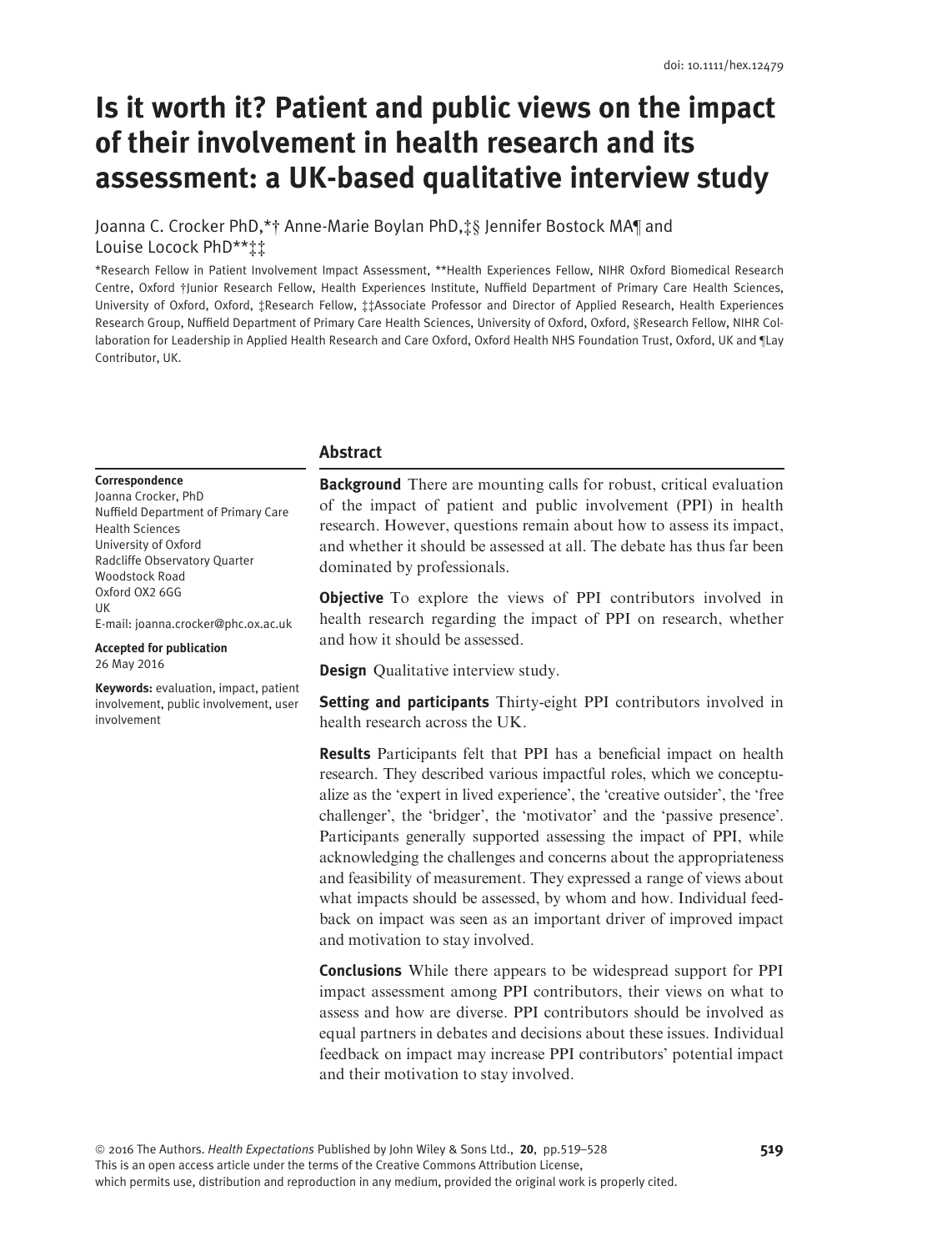## Introduction

Public involvement is defined by NIHR INVOLVE, the National Institute for Health Research patient and public involvement advisory group, as 'research being carried out with or by members of the public, rather than to, about or for them'. Members of the public include patients, potential patients, carers and people who use health and social care services as well as people from organizations that represent people who use services.<sup>1</sup> For this reason, it is also often referred to as 'patient and public involvement' (PPI). Many different terms are used internationally to describe patients and members of the public involved in research, such as 'lay representative', 'patient partner' and 'public adviser'. In this study, we adopt the term 'PPI contributor' to avoid implying either that the small number of individuals typically involved in research can represent the diversity of perspectives among patients and the public or that the role of PPI contributors can always be described as a partnership. $^{2}$ 

The evidence base for the impact of PPI in health research is weak and patchy, $3-5$  and there are concerns about its implementation without a thorough justification and understanding of its impact. Recently, there have been calls to improve this evidence base and develop better methods to capture, assess and report the impact of PPI. $6-10$  Frameworks such as the Public Involvement Impact Assessment Framework  $(PiiAF)^{11}$  and Guidance for Reporting the Involvement of Patients and the Public  $(GRIPP)^{10}$  have been developed, and in-depth realist evaluations have begun to shed light on what works, for whom, under what circumstances and why. $12,13$  There is a general consensus that although PPI has intrinsic value, it should be scrutinized and evaluated, $14-17$  although not everyone agrees that its impact should be quantitatively measured.<sup>18</sup> However, the debate has been dominated by professionals, with little input from patients and members of the public. It has been argued that we need open and honest debate about what is meant by the need to assess the impact of PPI, including who benefits from the assessment and why PPI is being done, before we can conclude that assessment is necessary and determine how to do it.<sup>19</sup> This paper contributes a diverse range of patient and public views to the 'impact debate', as well as shedding light on mechanisms of impact that have so far been underexplored.<sup>8</sup>

As part of a wider study exploring views and experiences of patient and public involvement across the UK, $^{20}$  here we report on PPI contributors' thoughts and perspectives on the impact of PPI on research and its assessment. We define 'impact' as any effect, positive or negative, that PPI contributors have on research processes, outputs and outcomes, including both an individual's impact within a given project, and the impact of PPI more generally on research and research culture. Although not the focus of this study, the impact of PPI on the people involved (PPI contributors and researchers) is another important aspect of impact which merits investigation.<sup>11</sup> We define the 'assessment' of impact as any attempt to judge, either qualitatively or quantitatively, the effect that PPI has on a research project or research more generally. Because an extensive range of impacts of PPI has already been identified and reported,<sup>3,4,12,13,21</sup> we only briefly describe the impacts identified by participants in this study, focusing more on the mechanisms and assessment of impact.

## Methods

We recruited a maximum variation sample of patients and members of the public from across the UK. Advertisements were sent to universities and clinical research networks and were distributed among the authors' professional networks and at PPI conferences. The participants had been involved in medical, health or health-related research for various lengths of time (see Table 1) in a range of different types of research, from qualitative studies to international clinical trials.

Ethical approval for the study was granted by the Berkshire Research Ethics Committee (ref:12/SC/0495). Five patients and members of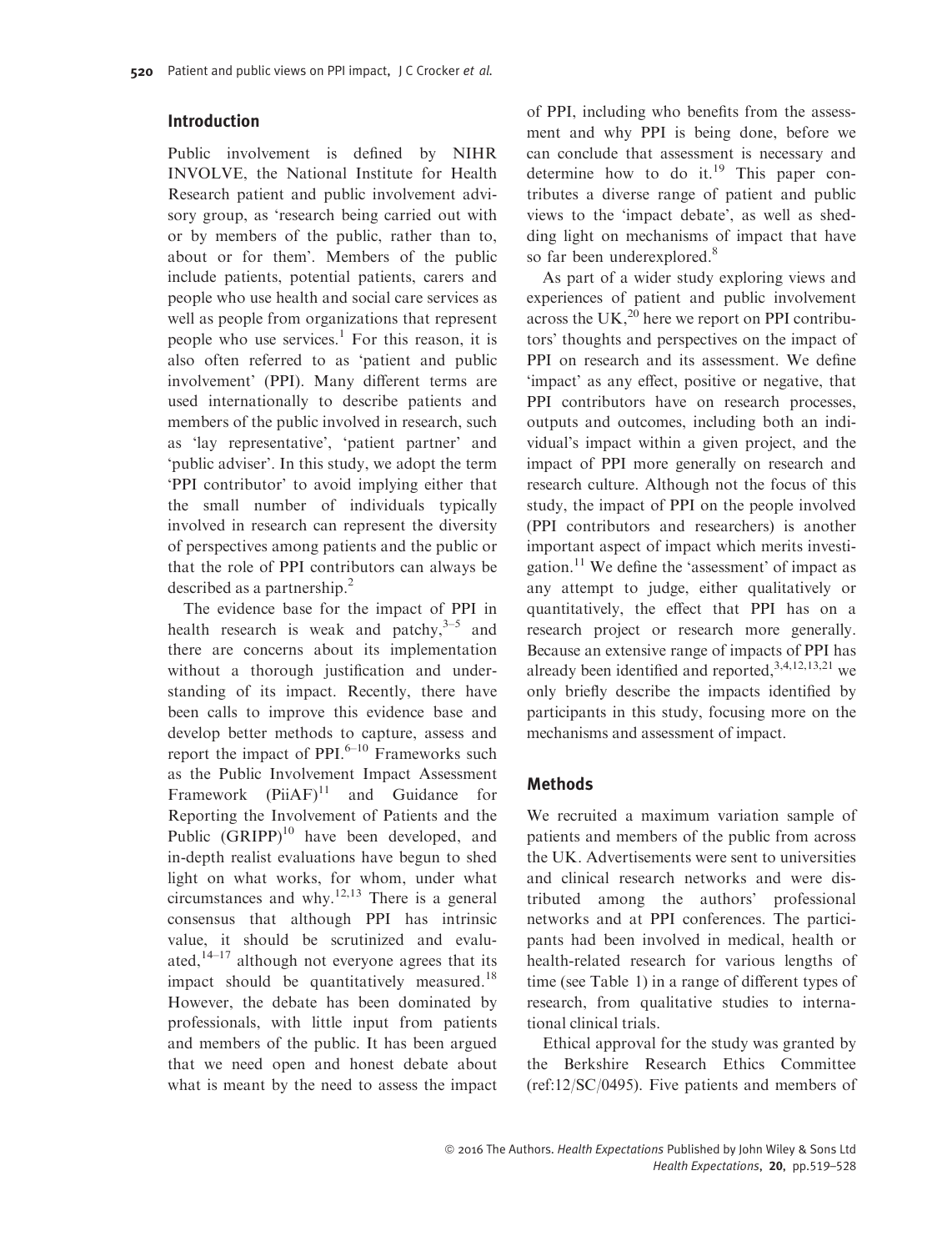the public with PPI experience (including JB) were involved in the study through an advisory group which also included researchers, clinical staff and representatives from PPI organizations. They advised on sampling, recruitment, the interview guide and themes emerging from the analysis. Two of them also participated in the study.

Participants took part in one semi-structured narrative interview with AMB or LL, the wider findings of which are available on the health website.<sup>20</sup> Here, we focus specifically on their views about the impact of PPI on research, elicited using a range of prompts (Box 1).

The interviews were video or audio-recorded and transcribed verbatim. LL coded the data with NVivo software (QSR International, Melbourne Australia) using a coding framework developed jointly with AMB. Coding was an iterative process; as new codes were added, previous transcripts were re-coded. JCC then reanalysed the coding report on 'value and impact', using a more refined coding framework developed in discussion with AMB and LL. JB contributed to an initial outline of the paper and successive drafts to refine the analysis and content of the paper.

|            | Table 1 Self-reported characteristics of interview participants |  |
|------------|-----------------------------------------------------------------|--|
| $(N = 38)$ |                                                                 |  |

| Characteristics                       | Number of participants |  |
|---------------------------------------|------------------------|--|
| Male                                  | 20                     |  |
| Female                                | 18                     |  |
| Age                                   |                        |  |
| $18-44$ years                         | 5                      |  |
| $45-64$ years                         | 17                     |  |
| $65+$ years                           | 16                     |  |
| PPI role*                             |                        |  |
| Patient                               | 24                     |  |
| Carer                                 | 9                      |  |
| Dual patient and carer                | 1                      |  |
| Member of the public                  | 4                      |  |
| Experience of involvement in research |                        |  |
| 5 years or less                       | 13                     |  |
| $5-10$ years                          | 12                     |  |
| More than 10 years                    | 13                     |  |
|                                       |                        |  |

\*Participants preferred many different role names, but for the purposes of this paper, we have grouped them into these four categories.

| Box 1 Topics covered by the interview guide                                                           |
|-------------------------------------------------------------------------------------------------------|
| Do you feel your involvement has made a<br>difference so far?                                         |
| What's changed because of your involvement?<br>How/why?                                               |
| How can we improve the impact of PPI?                                                                 |
| Are there any types of research or parts of research<br>where PPI isn't useful?                       |
| There's a continuing debate about how we judge                                                        |
| the success of PPI in research and how we measure its<br>impact. Do you have any thoughts about that? |
| Do you think we need to measure PPI or capture<br>its impact?                                         |
| Do you have any experience of measuring PPI impact?                                                   |

## Results

#### Participants

Thirty-eight participants consented to be interviewed (see Table 1). Four participants had progressed from a lay PPI role to a professional research or research support role since becoming involved in research.

#### Themes

Four broad themes emerged from the analysis and are presented below: (i) the impact(s) of PPI on research; (ii) PPI roles and mechanisms of impact; (iii) the question of whether or not the impact of PPI should be assessed; and (iv) how the impact of PPI should be assessed.

#### What is the impact of PPI on research?

Participants gave many examples of impact or potential impact on research, including shaping initial research questions and ideas, choosing outcome measures that are relevant and meaningful to patients, ensuring the efficient delivery of research, helping to solve ethical dilemmas, improving the way information is communicated to patients, optimizing the recruitment of participants and their experiences of taking part, collecting and analysing research data, and disseminating research findings to patients and the public. Some gave concrete examples of their own impact on such processes: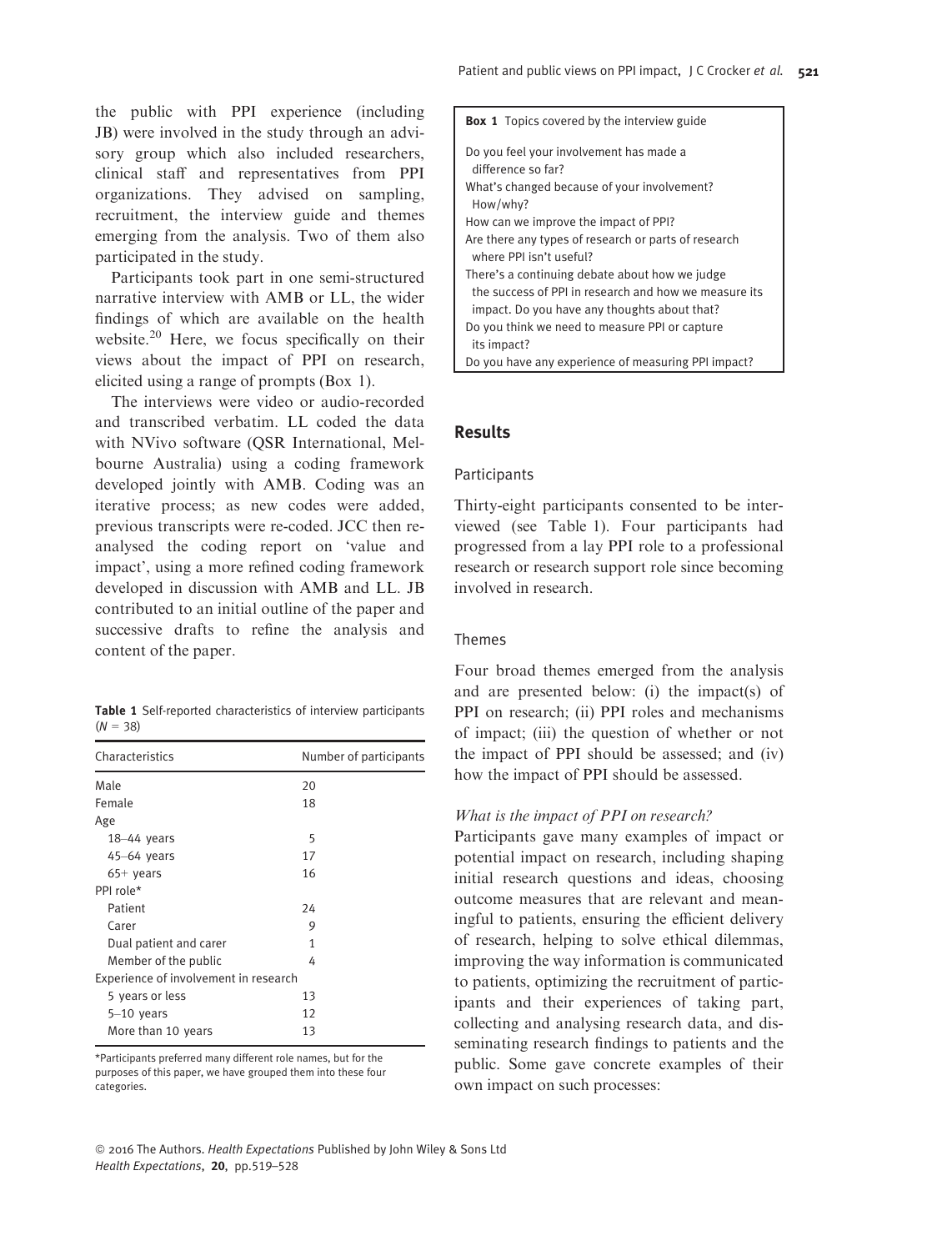...it [study] went to ethics and got rejected, and I can remember the PI [Principal Investigator] coming to me on an email saying, 'Help!' ....Frankly, the ethics committee was completely right, the patient information sheet was a mess. It didn't take long to actually sort it out...introducing 'clarity' is what it's about....And it sailed through ethics the second time round. (P26, patient)

Participants did not frame any of the described impacts on research as negative, including when PPI resulted in research proposals being abandoned:

I said, "I'm thinking about the money you're going to be spending on this ... piece of research." I said, "I think it's a waste of time, I don't think it's going to work the way you want it to pan out". Anyway they stopped it... (P22, carer)

Importantly, impact did not always mean 'change'; it could mean validating an existing idea:

I think you're often a sounding board for people who've already got ideas about how a piece of research might run... but they need someone to say, "Yeah absolutely that really, really is important to us.".... A reassurance that, you know, what you have in mind actually is valid, important... It's not always adding new things; it may be reinforcing what's already there. (P40, patient)

Although convinced that PPI benefited research, some participants found it hard to pin down the impact of their own involvement:

I don't actually know what impact I've had on any of it. No, now you come to talk about it, I have absolutely no idea if anything I have ever done - in the last eight years - has been of any value to anyone at all, which is actually quite a sobering thought. (P32, patient)

Some participants encouraged other PPI contributors to seek feedback from researchers to increase the value of their contributions. Impact could change over time and be enhanced through ongoing, reciprocal feedback:

As you're leaving the meeting say to the Chair, "Were those contributions helpful to the meeting?" and get them to tell you if they were. And say to him, "Look I'm new to this, give me advice." I found sometimes that some professionals have said to me, "We'd love it if you asked questions around such and such." (P27, patient)

#### Roles and mechanisms of impact

Participants described themselves and their peers as fulfilling a variety of roles in terms of their 'added value'. We grouped these into six broad categories: the expert in lived experience, the creative outsider, the free challenger, the bridger, the motivator and the passive presence (Table 2). These are fluid and not mutually exclusive, for example the bridger may connect researchers to the patients they aim to benefit, thus potentially increasing their motivation.

We see these roles as functioning within a team of research professionals and PPI contributors, as participants stressed the importance of teamwork in driving impact:

It's a different perspective. It is not better. It is not inferior. We need the doctor. We need the scientist. We need the neurologist. We need the PPI. We need a team. And it's a team effort that will eventually yield the results. (P03, carer)

## Should the impact of PPI be assessed?

Participants were generally in favour of assessing the impact of PPI, to improve the way it is done, to convince sceptical researchers of its benefits or to reduce tokenistic PPI, to justify the cost of PPI and to increase funding for PPI:

...this is a big investment that we are making, and so we ought to be contributing something. It's not just about having quite a nice time. (P02, carer)

...you need to measure things because of the old adage that what gets measured gets done. And if you don't measure things in some way or other then you have no idea whether you're doing well or doing badly. (P09, carer)

And that's the other thing about impact, you need to demonstrate it, not just to funders, you need to demonstrate it to other patients so they will get involved and think, 'Yeah I could do this.' (P40, patient)

Some participants emphasized the need for individual feedback regarding their own impact, as this would improve their contributions and increase their motivation to stay involved: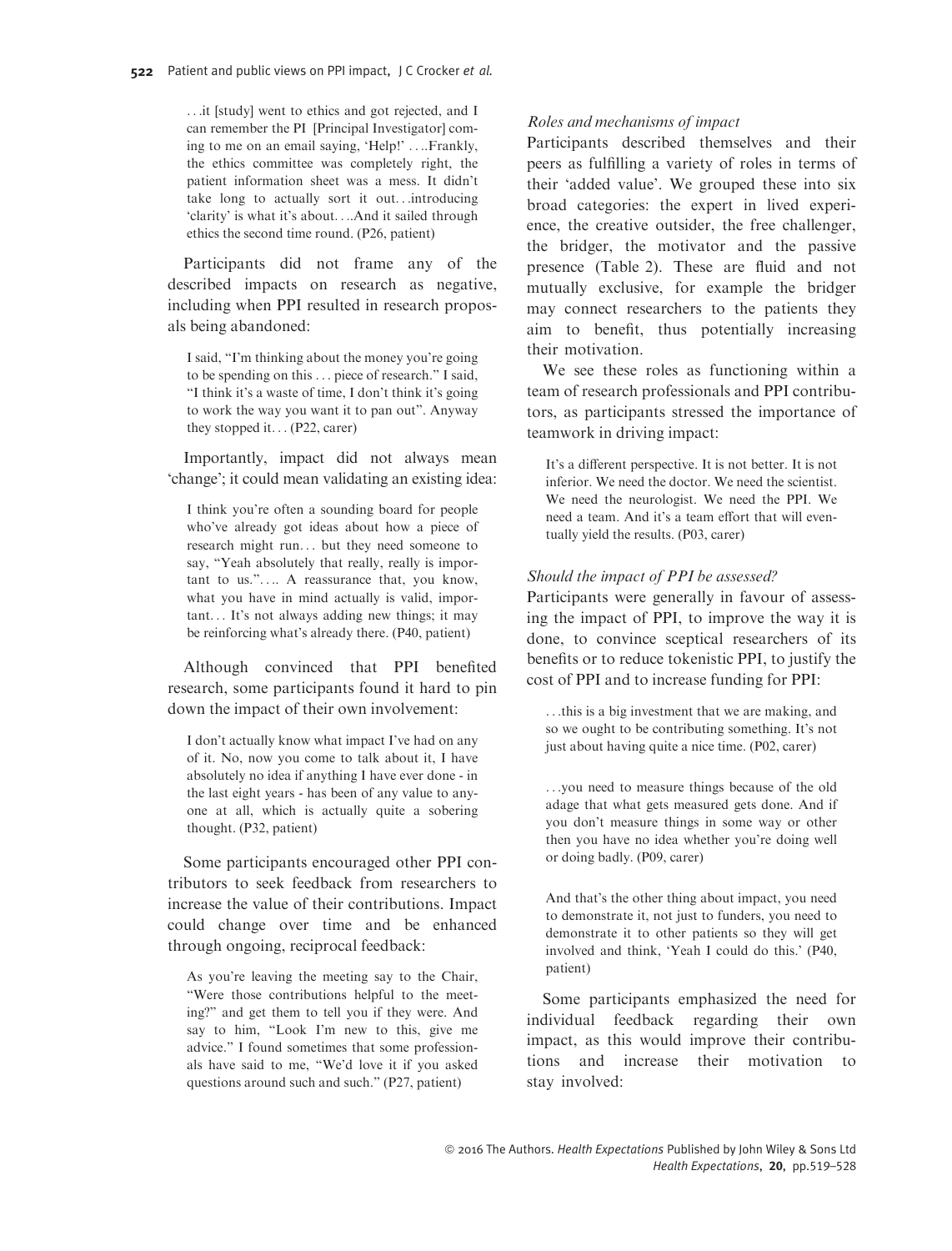| Perceived role                    | Proposed mechanism of impact                                                                                                                                                          | Illustrative quote(s)                                                                                                                                                                                                                                                                                                                                                                                                                                                                                                                                                                                                                                                                                                                                                                                                                      |
|-----------------------------------|---------------------------------------------------------------------------------------------------------------------------------------------------------------------------------------|--------------------------------------------------------------------------------------------------------------------------------------------------------------------------------------------------------------------------------------------------------------------------------------------------------------------------------------------------------------------------------------------------------------------------------------------------------------------------------------------------------------------------------------------------------------------------------------------------------------------------------------------------------------------------------------------------------------------------------------------------------------------------------------------------------------------------------------------|
| The expert in<br>lived experience | Through their lived experience of a<br>condition, PPI contributors are<br>able to consider the acceptability<br>and feasibility of research<br>proposals for the target<br>population | 'And many of these researchers and scientists only ever see<br>[motor neurone disease] down a microscope, put in a Petri<br>dish. But its meaning and its effect is unknown to them. I, on<br>the other hand, am an expert of what it is to live and to die<br>with motor neurone disease. And that does have a value to<br>research'. (P03, carer)<br>' there was a piece of research about eating in<br>dementiaand they were thinking, is it better for a dementia<br>person to eat at lunch time rather than in the evening? []<br>And I said "I don't think this study's going to work, this food<br>study because a dementia person will not sit down at meal<br>times, at lunchtime, and eat a full meal." [] And they must<br>have listened because like I said they did take it off, they<br>didn't bother with it'. (P22, carer) |
| The creative<br>outsider          | PPI contributors bring a fresh<br>perspective from outside the<br>research system, and can help to<br>solve problems by thinking<br>'outside the box'                                 | 'By taking non-experts into any field you can possibly get a<br>whole leap forward because somebody suggests you look<br>outside the box and you look at it from a different<br>perspective'. (P11, patient/carer)<br>'Members of the public - because of their different<br>understandings - can come out with the most bizarre<br>suggestions. But also, the most incredible suggestions that<br>actually are the most important'. (P32, patient)                                                                                                                                                                                                                                                                                                                                                                                        |
| The free<br>challenger            | PPI contributors are able to<br>challenge researchers without<br>fear of consequences                                                                                                 | 'We can ask the elephant in the room question. We can say,<br>"Well why not? Why can't you do this? Well why can't you do it<br>that way?" We're not employed, we don't have to worry about<br>the hierarchy in our jobs. We can challenge from a purely<br>interested point of view, not worrying about the bosses or the<br>NHS or anything really'. (P31, patient)<br>'A lot of academics in that group would have a stake in going<br>forward with the leader because their jobs. it depends on<br>being seen in a good light by the leader. The great advantage<br>of the citizen researcher is that we don't. We are volunteers,<br>we can speak truth to authority without danger of                                                                                                                                                |
| The bridger                       | PPI contributors bridge the<br>communication gap between<br>researchers and patients or the<br>public, making research more<br>relevant and accessible                                | retribution' (P24, public)<br>'That's one of the main contributions that lay people can make,<br>"What does that mean? What does that mean for me? What<br>does that mean for my friends? What will it mean for the<br>future? Will it make me better? Will it make my auntie better?"<br>[] And sometimes clinical researchers may not have<br>thought of the issues with that simplicity so I'm I suppose<br>making a case for public and patient involvement to make<br>research as simple as possible in how to understand it, what<br>it's going to achieve and how you tell the public about it'.<br>(P18, public)                                                                                                                                                                                                                   |
| The motivator                     | PPI contributors increase<br>researchers' motivation/<br>enthusiasm, for example by<br>emphasizing how the research will<br>benefit people.                                           | ' I've seen researchers get really very excited about how real<br>the whole thing seems as opposed to sort of theoretical and<br>academic. So they can start to see how the research they're<br>doing is really going to benefit people so it [PPI] gives a sort of<br>extra sort of brilliance to it, it makes it more exciting and<br>engaging'. (P12, patient)                                                                                                                                                                                                                                                                                                                                                                                                                                                                          |

| Table 2 PPI contributors' perceived roles and mechanisms of impact |  |  |  |
|--------------------------------------------------------------------|--|--|--|
|--------------------------------------------------------------------|--|--|--|

ª 2016 The Authors. Health Expectations Published by John Wiley & Sons Ltd Health Expectations, 20, pp.519–528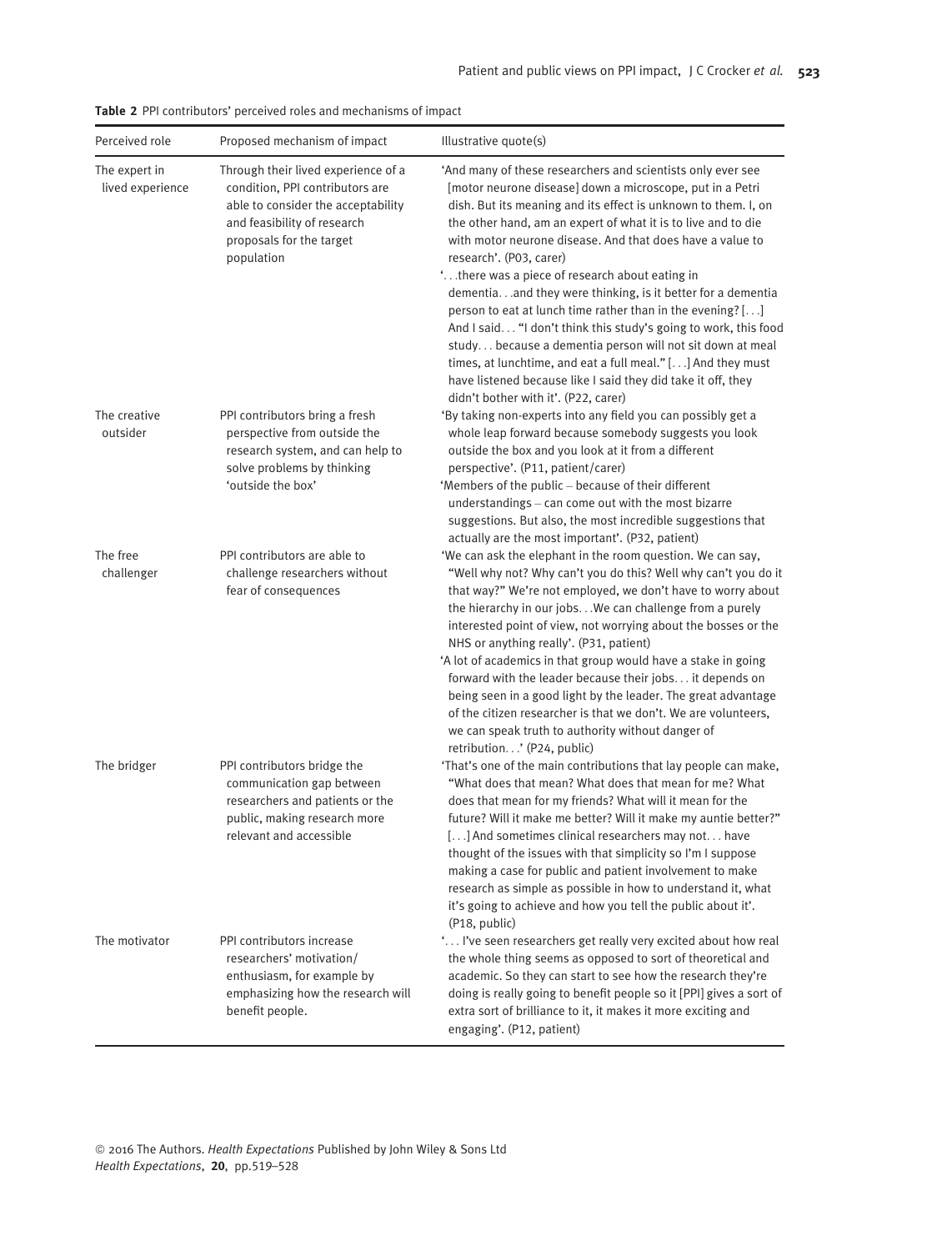| Perceived role          | Proposed mechanism of impact                                                                          | Illustrative quote(s)                                                                                                                                                                                                                                                                                                                                                                                                                       |
|-------------------------|-------------------------------------------------------------------------------------------------------|---------------------------------------------------------------------------------------------------------------------------------------------------------------------------------------------------------------------------------------------------------------------------------------------------------------------------------------------------------------------------------------------------------------------------------------------|
| The passive<br>presence | PPI contributors can change the<br>way that professionals think just<br>by being present at meetings. | 'Sometimes, even if we're just there as a listener, not as an<br>active contributor, but the professionals know that we are<br>there, and they try to think from our perspective as well'.<br>(P06. carer)<br>" Afterwards someone says, "You have no idea the<br>difference that your being there, just being in a room, has<br>made People are stopping and listening to each other, not<br>just you, in a different way."'(P40, patient) |

Table 2. Continued

...people tend to give me an idea of how they're going to use my information, which of course is important because that informs how I react to the next set of reviewing that I do. (P12, patient)

[Feedback from researchers] is a very, very important part of the process that isn't happening. And I think, actually, that may well be one of the major parts of the process that keeps people participating... (P32, patient)

However, there was a widespread acknowledgement that assessing the impact of PPI is challenging, particularly when PPI is a genuinely collaborative venture. Participant 19 (a patient), for example, described themselves as 'just a little cog' contributing to 'moving in the right direction'. Participant 33 (a patient) felt it was 'more difficult to see a direct result of what you've done the more sophisticated you get with your PPI activity'.

None of the participants appeared to be unequivocally opposed to assessing the impact of PPI. However, some were concerned about assessing impact too simplistically:

...if, for instance, you're holding workshops where people are talking with each other, including researchers and, and service users, it's quite difficult to then pull apart whose contribution made which difference. So those things make it quite complicated. So I think simplistic tools for measuring impact can be quite damaging, because they're not likely to notice it. (P02, carer)

Participant 41 (a patient) also questioned the singling out of PPI members rather than others on the research team: 'What about the other people whose expertise you're asking? Are you going to measure the impact the statistician had when you asked him or her to help...?'

## How should the impact of PPI be assessed?

Participants suggested several 'impacts' which could be quantitatively measured: success in gaining research funding, research ethics committee approval and participant recruitment rates. One participant proposed that increased demand for PPI in research was itself evidence of its positive impact:

...the biggest indication of our value is that we can't keep up with requests for input. And it's from people that are really good researchers, very well-known, but also from some of the young researchers who've heard about us and actually have come usually via our website and asked for input... So the proof of the pudding's in the eating and the number of people that...want to buy it. (P31, patient)

However, participants varied in their attitudes towards quantitative measurement of impact. Randomized controlled trials were viewed as the most convincing type of evidence, but not necessarily appropriate for assessing PPI impact:

So I think some of the difficulty of that sort of question is, well, what do we mean by evidence? What do we mean by impact? Who is it we're trying to convince by this evidence? Because actually... if you're trying to convince somebody who only believes in randomised controlled trials then actually we're never going to probably get evidence. Whereas if you're going to get evidence for people who... will consider a broader range of research methods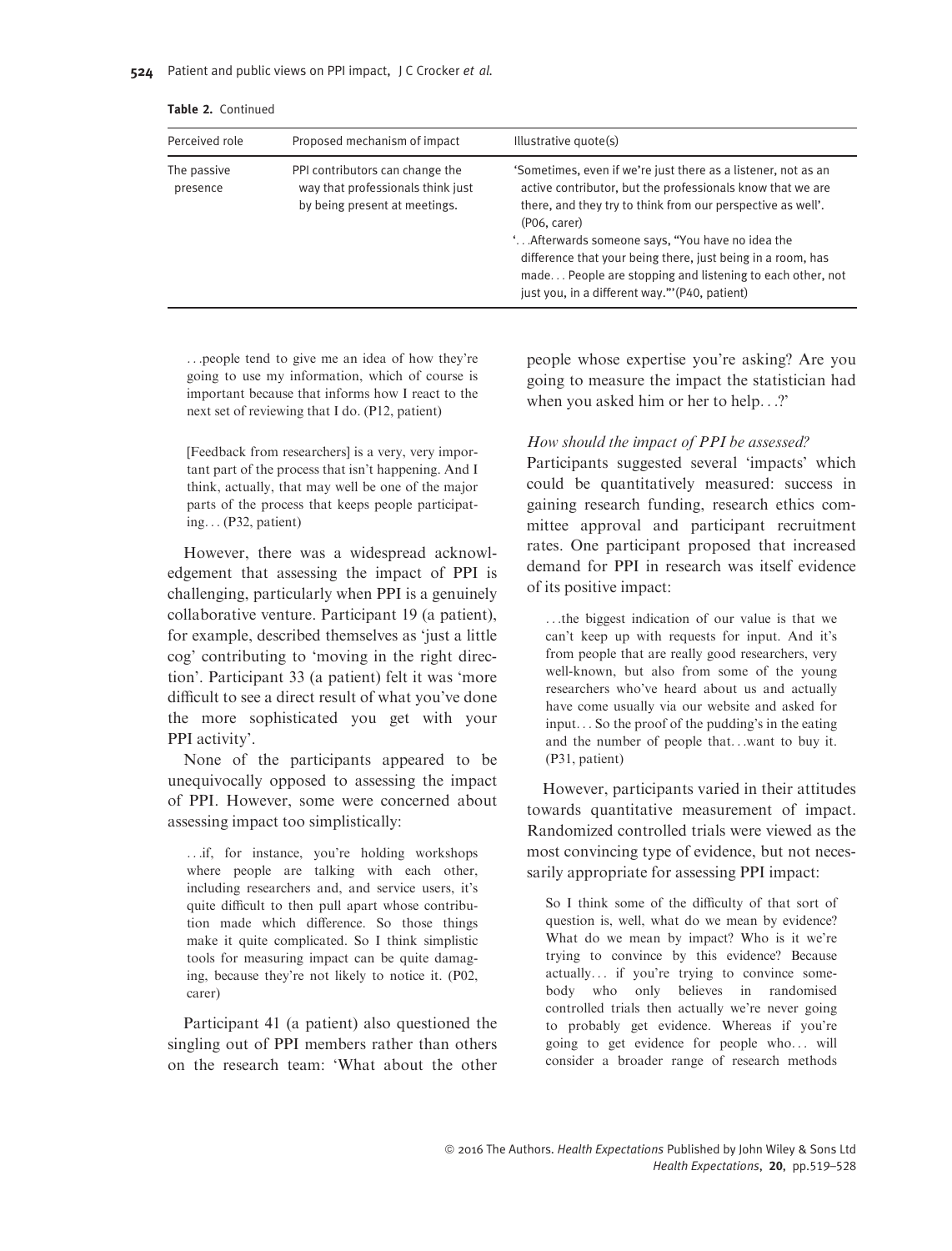and their findings, then I think we can provide more evidence. (P16, patient)

Qualitative methods were seen as valuable or essential by some participants because of the need to capture unintended as well as intended impacts:

I think [narrative case studies] have got to be part of it and I think they can start to uncover what impact is intended and what impact is not intended as well, which is, I think, something that's quite important in these very complex relationships. (P02, carer)

Some participants spoke of the need to move beyond 'anecdotal' evidence of impact, although not everyone agreed that 'anecdotal' evidence was a bad thing:

...There's currently a bid out to measure the impact of PPI [...] to find tools that measure the impact... Because the only way to get it more embedded is to actually be able to point to something that shows – because at the moment it's dismissed as anecdotal evidence and I don't know why anecdotal evidence doesn't count. (P36, patient)

Although relatively tangible impacts were suggested for assessment, many participants proposed that the ultimate aim of PPI was to benefit patients through improved research:

It's no good just going down some wonderfully enthusiastic path as a researcher which may or may not have an impact on the real world. Far better to say, well I would find it more satisfying to be able to say at the end of it, "This research had an impact on hospital practice or what GPs do." To me that is such a valuable output from research that it's well worth taking a little time at the start to get lay input. (P39, patient)

There was some discussion about who should be involved in assessing impact. Some PPI contributors suggested they could keep a record of their own impact, and some said it was important to ask researchers:

You're going to have to ask investigators, particularly chief investigators, principal investigators, the ones who actually put studies together in detail, what their perception of the value is and hopefully they will do more than give the nominally appropriate answer. (P26, patient)

## Discussion

#### Main findings

Participants in this study overwhelmingly expressed the view that PPI has or should have a beneficial impact on health research, describing various positive impacts and potential impacts on research processes which mirror those identified in systematic reviews.<sup>3,4</sup> This is consistent with the finding of a recent UK consensus study that the majority of public participants felt that PPI leads to research of greater quality and relevance – a view only shared by a minority of academics.<sup>16</sup> In keeping with a qualitative study of PPI in clinical trials, $<sup>2</sup>$  none of the participants</sup> reported negative impacts of PPI on research, although some expressed uncertainty about the impact of their own involvement. In our study, this seemed to be in part because of a lack of individual feedback on impact within specific research projects. Such individual feedback was seen as an important driver of impact improvement and motivation to stay involved in research.

Participants described various impactful roles, which we have referred to as the 'expert in lived experience', the 'creative outsider', the 'free challenger', the 'bridger', the 'motivator' and the 'passive presence'. In practice, these roles may frequently overlap and PPI contributors may embody all of them at different times throughout the life of a research project. We hope that this suggested typology helps towards better understanding some of the mechanisms leading to PPI impact, and towards clarifying what types of impact PPI contributors and researchers want PPI to have in research – a crucial step in determining what impacts to assess and how.<sup>15</sup> Determining which of these roles will be prioritized at the outset of research projects could help research teams recruit PPI contributors with the experience, attributes or skills required to fulfil these roles, and could help to clarify goals at an early stage. This may in turn help to increase the perceived value and impact of PPI, as there appears to be a link between chief investigators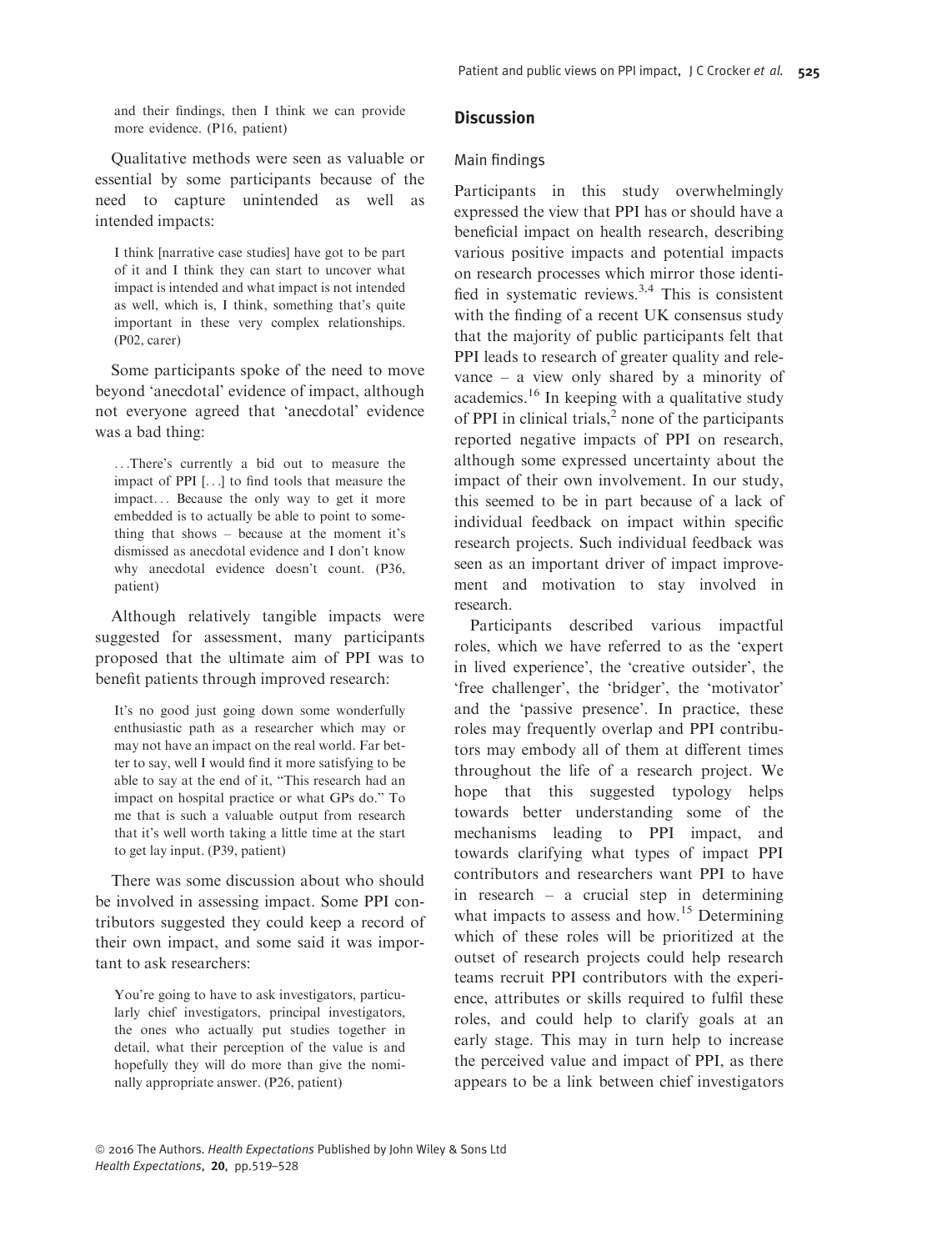having goals for PPI in clinical trials and believing that PPI made a positive difference.<sup>2</sup>

Participants generally supported the idea of PPI impact assessment, although some questioned whether or not it was possible to do well, given the complex nature of PPI. It was pointed out that the more PPI resembles a partnership, with PPI contributors being part of a team alongside researchers and other professionals, the more difficult it is to isolate the impact of the PPI. This is an important consideration given the indication that a 'fully intertwined' partnership approach leads to greater positive impact.<sup>13</sup> There was some concern about the dangers of oversimplifying the assessment of PPI impact and producing distorted results. These views reflect those of many academic and nonacademic stakeholders who took part in a consensus study about PPI evaluation: 89% expressed the view that PPI impact assessment was very or fairly important, although many acknowledged that such assessment was methodologically challenging.<sup>16</sup>

The participants in our study expressed a range of different views about what impacts should be assessed, by whom and how. Given that many of the people we interviewed were involved in quantitative clinical studies, it is perhaps not surprising that there was general acceptance of a biomedical hierarchy of evidence (with randomized controlled trials at the top) and acceptance of a discourse about the need to demonstrate effectiveness in fairly narrow utilitarian terms. Yet people we interviewed also expressed reservations about applying this paradigm to PPI – a complex social process – and its possible unintended consequences.

#### Strengths and limitations

To our knowledge, this is the first in-depth, UKwide exploration of PPI contributors' views on PPI impact assessment in health research. We hope the findings will be considered alongside the predominantly professional views in current literature. The purposive sampling strategy and one-to-one interviews yielded rich data on a diverse range of views and experiences. In addition, the authors come from different paradigmatic stances and hold differing views on whether and how PPI impact should be assessed. The third author is a PPI contributor herself and was involved in designing the study and interpreting data.

Our study has several limitations. First, the interviews required participants to recall past experiences of PPI, which for some participants stretched back over many years. It may be that in some cases a lack of information, such as examples of participants' own impact or examples of negative impact on research, reflects recall difficulties rather than evidence of absence. Second, participants may have felt reluctant to speak critically about an enterprise they have bought into. The interviewers themselves were researchers (albeit non-clinical), and this may have influenced the way participants spoke about PPI impact and its assessment, for example, softening or omitting disagreement with prevailing academic views (such as the discourse of evidence-based practice and the hierarchy of types of evidence). There remains ample evidence that PPI often takes place in a context of unequal power relations. As Gibson, Lewando-Hundt and Blaxter argue, in some circumstances PPI 'offers relatively limited opportunities to influence decision making or alter agendas', and can take the form of a 'weak public, lacking in general participatory parity and therefore unable to challenge the boundaries and discourse [of the boards]'.<sup>22</sup> Although their study focused on PPI in service networks rather than research, their conclusion is strongly resonant.

Finally, the interview guide covered many different topics, of which PPI impact was only one and probing on this specific topic was therefore limited. In retrospect, specific probing about the potential negative impacts of PPI may have yielded useful findings to complement the positive accounts of PPI impact elicited.

## Implications

We believe that there are several important implications of our findings. First, PPI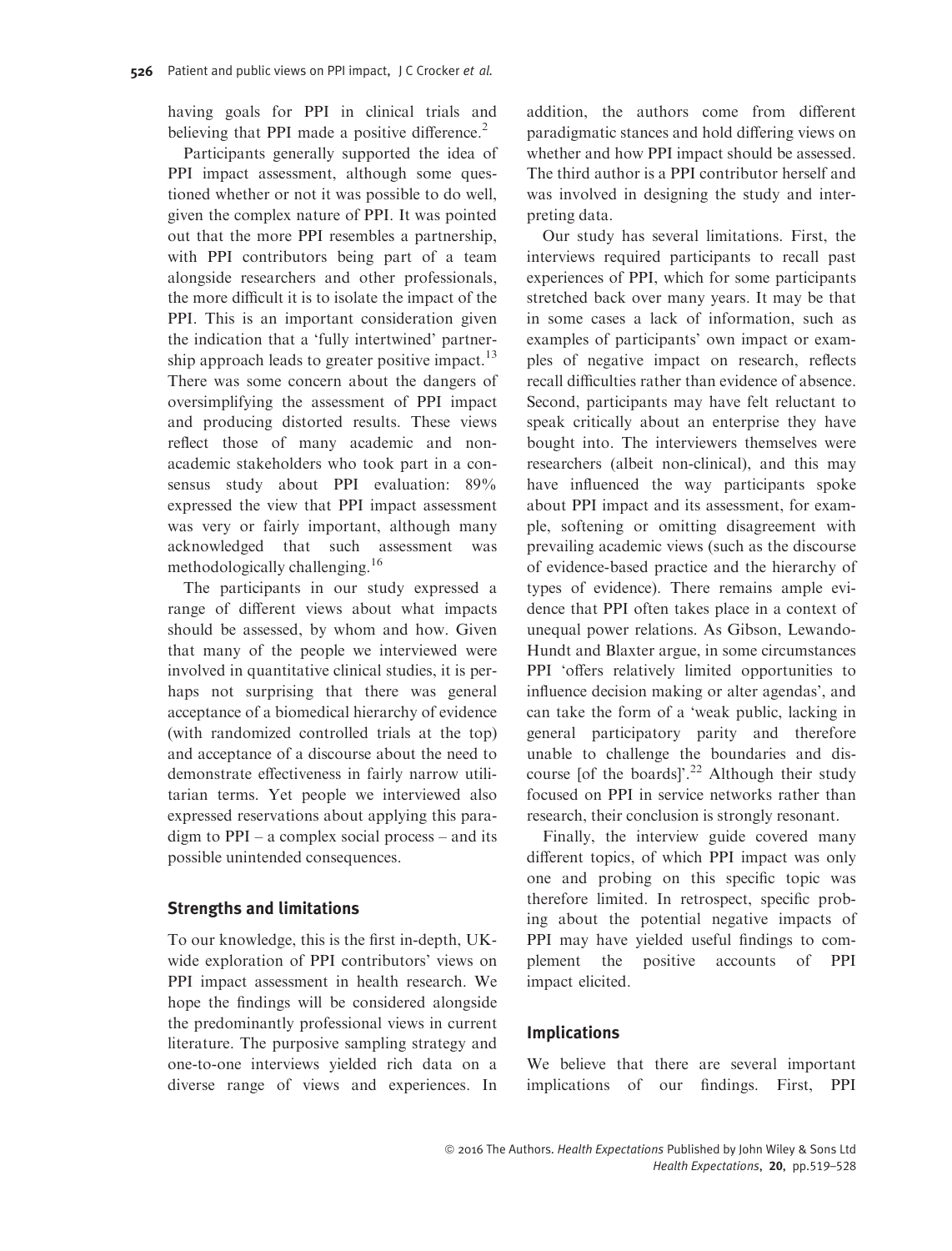contributors should be involved as equal partners in debates and decisions about what impacts to assess, why and how. Just as researchers hold a range of differing views about PPI impact assessment,<sup>16</sup> so too do PPI contributors, and their representation in such debates and decisions should reflect this diversity. Second, the six PPI roles we conceptualized may aid research teams in planning PPI, recruiting and working with PPI contributors. Prospective, indepth research such as ethnography may help to further uncover the mechanisms by which these roles lead to impact on research. Third, while the assessment of some types of PPI impact may be methodologically challenging, documenting the contributions of individual PPI contributors and the incorporation of these contributions into research projects may be relatively feasible, and would be welcomed by many PPI contributors who wish to see what difference they are making and increase their potential impact. Assessing the impact of PPI in isolation may be perceived as discriminatory,<sup>16</sup> therefore, we would encourage researchers to discuss with their PPI contributors whether such an approach would be helpful, and if so, how it should be done.

## Acknowledgements

We would like to thank all our participants for kindly donating their time and stories to this research project. We are grateful to our interdisciplinary advisory panel and service user researcher Rosamund Snow for their helpful advice at various stages of the project.

## Conflict of interests

The authors declare no conflict of interests.

## Source of funding

This research was funded by the National Institute for Health Research (NIHR) Oxford Biomedical Research Centre based at Oxford University Hospitals NHS Trust and University of Oxford. JC and LL are supported by NIHR Oxford Biomedical Research Centre Fellowships. AMB is supported by the NIHR Collaboration for Leadership in Applied Health Research and Care Oxford at Oxford Health NHS Foundation Trust. The views expressed are those of the authors and not necessarily those of the NHS, the NIHR or the Department of Health.

## References

- 1 INVOLVE. What is public involvement in research? 2015. Available at: [http://www.invo.org.uk/find-out](http://www.invo.org.uk/find-out-more/what-is-public-involvement-in-research-2/)[more/what-is-public-involvement-in-research-2/](http://www.invo.org.uk/find-out-more/what-is-public-involvement-in-research-2/), accessed 23 February 2015.
- 2 Dudley L, Gamble C, Preston J et al. What Difference Does Patient and Public Involvement Make and What Are Its Pathways to Impact? Qualitative Study of Patients and Researchers from a Cohort of Randomised Clinical Trials. PLoS ONE, 2015; 10: e0128817.
- 3 Brett J, Staniszewska S, Mockford C et al. Mapping the impact of patient and public involvement on health and social care research: a systematic review. Health Expectations, 2014; 17: 637–650.
- 4 Domecq JP, Prutsky G, Elraiyah T et al. Patient engagement in research: a systematic review. BMC Health Services Research, 2014; 14: 89.
- 5 Esmail L, Moore E, Rein A. Evaluating patient and stakeholder engagement in research: moving from theory to practice. Journal of Comparative Effectiveness Research, 2015; 4: 133–145.
- 6 Petit-Zeman S, Locock L. Health care: bring on the evidence. Nature, 2013; 501: 160–161.
- 7 Shippee ND, Domecq GJ, Prutsky LG et al. Patient and service user engagement in research: a systematic review and synthesized framework. Health Expectations 2015; 8: 1151–1166.
- 8 Staley K, Buckland SA, Hayes H, Tarpey M. 'The missing links': understanding how context and mechanism influence the impact of public involvement in research. Health Expectations, 2014; 17: 755–764.
- 9 Staniszewska S, Adebajo A, Barber R et al. Developing the evidence base of patient and public involvement in health and social care research: the case for measuring impact. International Journal of Consumer Studies, 2011;  $35.628 - 632$
- 10 Staniszewska S, Brett J, Mockford C, Barber R. The GRIPP checklist: strengthening the quality of patient and public involvement reporting in research. International Journal of Technology Assessment in Health Care, 2011; 27: 391–399.